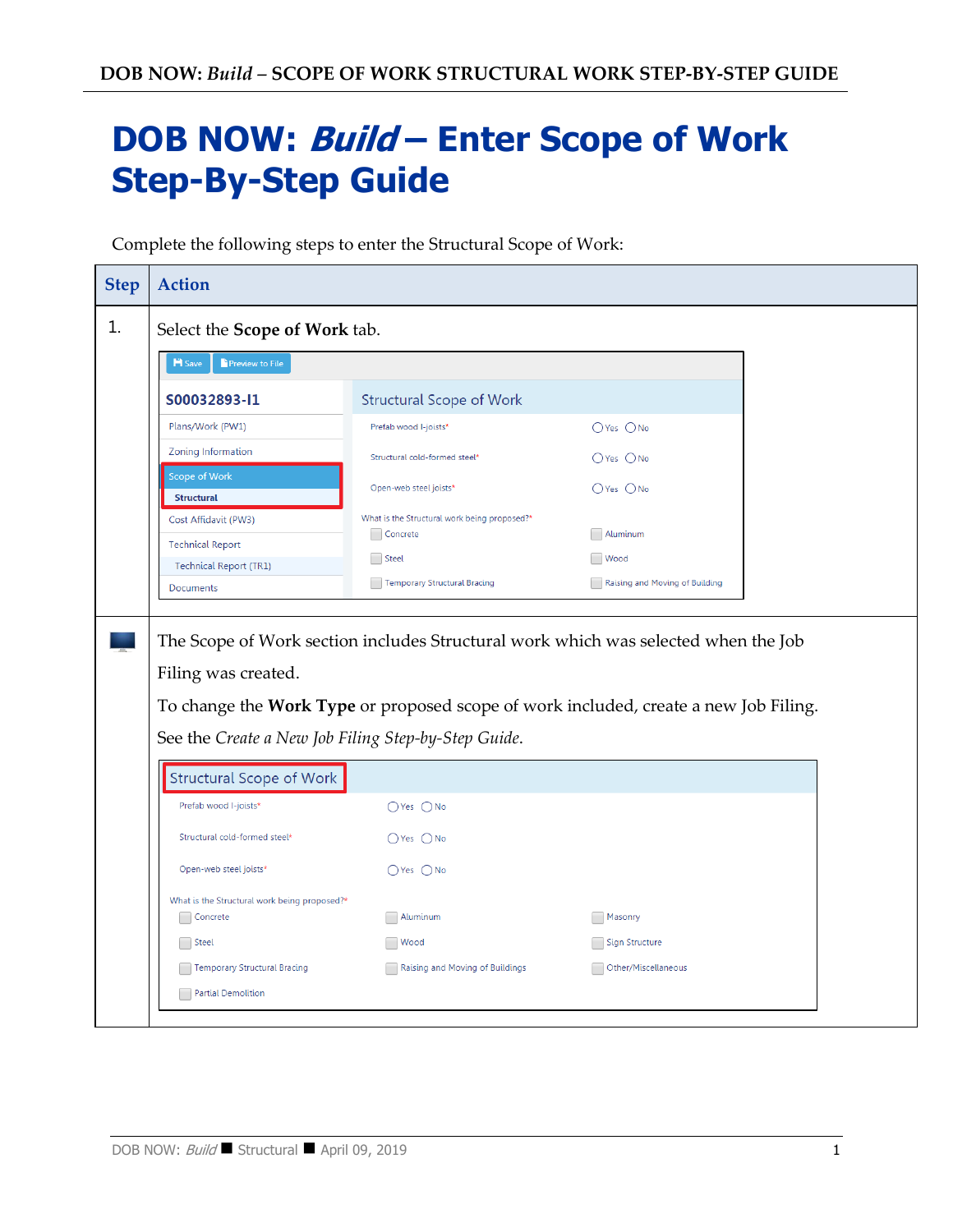| <b>Action</b>                                                                                |                                                   |                                                                                                 |                                                                                                               |  |
|----------------------------------------------------------------------------------------------|---------------------------------------------------|-------------------------------------------------------------------------------------------------|---------------------------------------------------------------------------------------------------------------|--|
| Select the applicable radio button (e.g., $No$ ) and complete the following required fields: |                                                   |                                                                                                 |                                                                                                               |  |
|                                                                                              |                                                   |                                                                                                 |                                                                                                               |  |
| Structural cold-formed steel                                                                 |                                                   |                                                                                                 |                                                                                                               |  |
| Open-web steel joists<br>ப                                                                   |                                                   |                                                                                                 |                                                                                                               |  |
| <b>Structural Scope of Work</b>                                                              |                                                   |                                                                                                 |                                                                                                               |  |
| Prefab wood I-joists*                                                                        | $O$ Yes $O$ No                                    |                                                                                                 |                                                                                                               |  |
| Structural cold-formed steel*                                                                | $OYes$ $ONo$                                      |                                                                                                 |                                                                                                               |  |
| Open-web steel joists*                                                                       | $\bigcirc$ Yes $\bigcirc$ No                      |                                                                                                 |                                                                                                               |  |
|                                                                                              |                                                   |                                                                                                 |                                                                                                               |  |
| Steel                                                                                        | <b>Wood</b>                                       | Sign Structure                                                                                  |                                                                                                               |  |
| Temporary Structural Bracing                                                                 | Raising and Moving of Buildings                   | Other/Miscellaneous                                                                             |                                                                                                               |  |
| Partial Demolition                                                                           |                                                   |                                                                                                 |                                                                                                               |  |
|                                                                                              |                                                   |                                                                                                 |                                                                                                               |  |
|                                                                                              |                                                   |                                                                                                 |                                                                                                               |  |
| <b>Structural Scope of Work</b>                                                              |                                                   |                                                                                                 |                                                                                                               |  |
| Prefab wood I-joists*                                                                        | $OYes$ $\odot$ No                                 |                                                                                                 |                                                                                                               |  |
| Structural cold-formed steel*                                                                | $OYes$ $\odot$ No                                 |                                                                                                 |                                                                                                               |  |
| Open-web steel joists*                                                                       | $O Yes$ $O No$                                    |                                                                                                 |                                                                                                               |  |
| What is the Structural work being proposed?*                                                 |                                                   |                                                                                                 |                                                                                                               |  |
| Concrete                                                                                     | Aluminum                                          | Masonry                                                                                         |                                                                                                               |  |
|                                                                                              |                                                   |                                                                                                 |                                                                                                               |  |
| Temporary Structural Bracing<br>Raising and Moving of Buildings<br>Other/Miscellaneous       |                                                   |                                                                                                 |                                                                                                               |  |
|                                                                                              |                                                   |                                                                                                 |                                                                                                               |  |
|                                                                                              | $\Box$<br>Concrete<br>Steel<br>Partial Demolition | Prefab wood I-joists<br>What is the Structural work being proposed?*<br>Aluminum<br><b>Wood</b> | Masonry<br>Select the applicable checkbox for "What is the Structural work being proposed?"<br>Sign Structure |  |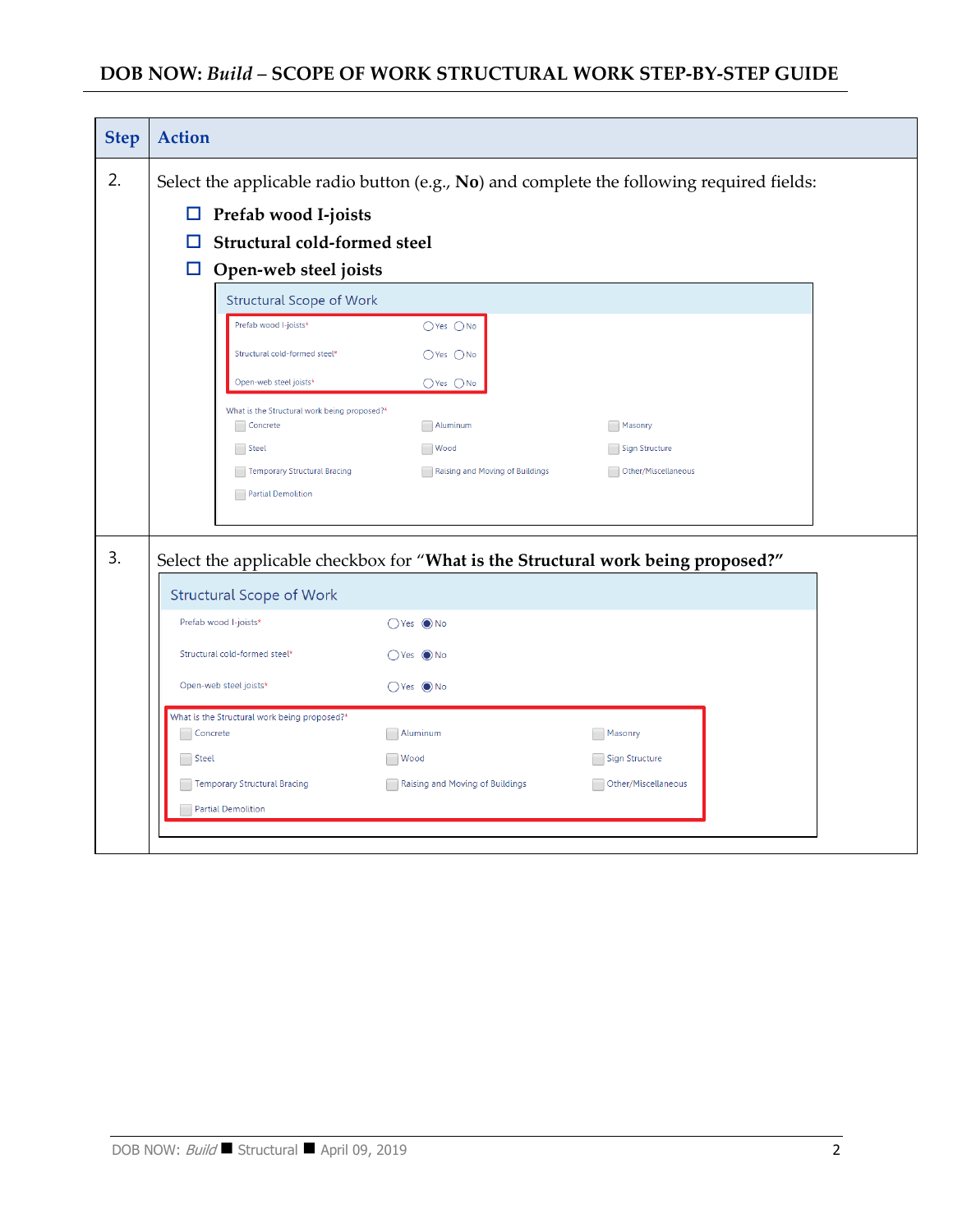| <b>Step</b>                     | <b>Action</b>                                                                                                                  |                                                                                              |                                 |                                                                                    |  |
|---------------------------------|--------------------------------------------------------------------------------------------------------------------------------|----------------------------------------------------------------------------------------------|---------------------------------|------------------------------------------------------------------------------------|--|
|                                 |                                                                                                                                |                                                                                              |                                 |                                                                                    |  |
|                                 | <b>Note</b>                                                                                                                    |                                                                                              |                                 | If Concrete or Partial Demolition is selected, additional required fields display. |  |
| <b>Structural Scope of Work</b> |                                                                                                                                |                                                                                              |                                 |                                                                                    |  |
|                                 |                                                                                                                                | Prefab wood I-joists*                                                                        | $O$ Yes $O$ No                  |                                                                                    |  |
|                                 |                                                                                                                                | Structural cold-formed steel*                                                                | $O$ Yes $O$ No                  |                                                                                    |  |
|                                 |                                                                                                                                | Open-web steel joists*                                                                       | $OYes$ $ONo$                    |                                                                                    |  |
|                                 |                                                                                                                                | What is the Structural work being proposed?*<br>✔ Concrete                                   | Aluminum                        | Masonry                                                                            |  |
|                                 |                                                                                                                                | $\Box$ Steel                                                                                 | <b>Wood</b>                     | Sign Structure                                                                     |  |
|                                 |                                                                                                                                | Temporary Structural Bracing                                                                 | Raising and Moving of Buildings | Other/Miscellaneous                                                                |  |
|                                 |                                                                                                                                | Partial Demolition                                                                           |                                 |                                                                                    |  |
|                                 |                                                                                                                                | O Mechanical                                                                                 | ◯ Non-Mechanical                |                                                                                    |  |
|                                 |                                                                                                                                | Is the concrete to be placed for footings that will<br>be fully supported on earth or rock?* | $O$ Yes $O$ No                  |                                                                                    |  |
|                                 |                                                                                                                                | Is the concrete placement less than 50 cubic<br>yards?'                                      | $O$ Yes $O$ No                  |                                                                                    |  |
|                                 |                                                                                                                                |                                                                                              |                                 |                                                                                    |  |
|                                 |                                                                                                                                |                                                                                              |                                 |                                                                                    |  |
| 4.                              |                                                                                                                                | Located in the upper left-hand corner of the page, click Save.                               |                                 |                                                                                    |  |
|                                 |                                                                                                                                | <b>Buildings</b><br>NYC                                                                      |                                 |                                                                                    |  |
|                                 |                                                                                                                                | <b>DOB</b><br><b>DOB NOW</b>                                                                 |                                 |                                                                                    |  |
|                                 |                                                                                                                                | NOW<br><b>BUILD</b>                                                                          |                                 | Submit Filings, Payments, and Requests to the NYC Department of Buildings          |  |
|                                 |                                                                                                                                |                                                                                              |                                 |                                                                                    |  |
|                                 |                                                                                                                                |                                                                                              |                                 |                                                                                    |  |
|                                 | Pre-Filing                                                                                                                     | Pending CPE/ACPE Assignment                                                                  | Pending PE Assignment           | <b>Plan Examiner Review</b><br><b>CPE/ACPE Review</b>                              |  |
|                                 | <b>H</b> Save                                                                                                                  | Preview to File                                                                              |                                 |                                                                                    |  |
|                                 |                                                                                                                                |                                                                                              |                                 |                                                                                    |  |
| 5.                              |                                                                                                                                |                                                                                              |                                 |                                                                                    |  |
|                                 | A Notification pop-up window with the message "Job filing saved successfully" displays.<br>Click OK to close the notification. |                                                                                              |                                 |                                                                                    |  |
|                                 |                                                                                                                                |                                                                                              |                                 |                                                                                    |  |
|                                 |                                                                                                                                | Notification                                                                                 |                                 |                                                                                    |  |
|                                 |                                                                                                                                | Job filing saved successfully.                                                               |                                 |                                                                                    |  |
|                                 |                                                                                                                                |                                                                                              |                                 |                                                                                    |  |
|                                 |                                                                                                                                |                                                                                              |                                 |                                                                                    |  |
|                                 |                                                                                                                                |                                                                                              |                                 |                                                                                    |  |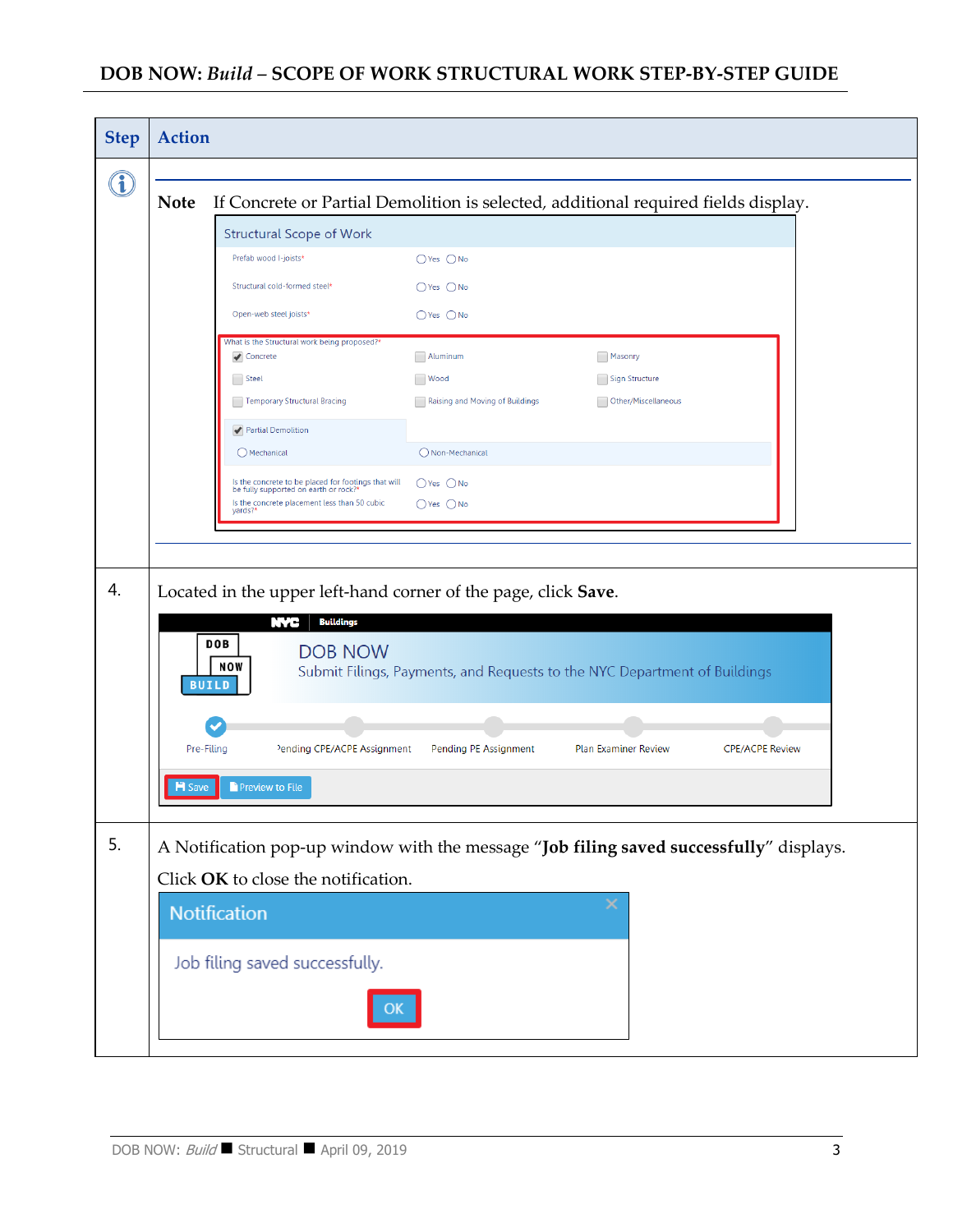| <b>Step</b> | <b>Action</b>                                                                                                                                                                                                           |                                                                             |                                                                                           |  |  |  |
|-------------|-------------------------------------------------------------------------------------------------------------------------------------------------------------------------------------------------------------------------|-----------------------------------------------------------------------------|-------------------------------------------------------------------------------------------|--|--|--|
| G.          | If YES, is selected for "Is the concrete to be placed for footings that will be fully supported<br><b>Note</b><br>on earth or rock?" after selecting the Save button, the Concrete Sampling & testing (TR2)<br>display. |                                                                             |                                                                                           |  |  |  |
|             |                                                                                                                                                                                                                         | M00031571-I1                                                                |                                                                                           |  |  |  |
|             |                                                                                                                                                                                                                         | Plans/Work (PW1)                                                            |                                                                                           |  |  |  |
|             |                                                                                                                                                                                                                         | Zoning Information                                                          |                                                                                           |  |  |  |
|             |                                                                                                                                                                                                                         | Scope of Work                                                               |                                                                                           |  |  |  |
|             |                                                                                                                                                                                                                         | Cost Affidavit (PW3)                                                        |                                                                                           |  |  |  |
|             |                                                                                                                                                                                                                         | <b>Technical Report</b>                                                     |                                                                                           |  |  |  |
|             |                                                                                                                                                                                                                         | Technical Report (TR1)                                                      |                                                                                           |  |  |  |
|             |                                                                                                                                                                                                                         | Concrete Sampling & Testing (TR2)                                           |                                                                                           |  |  |  |
|             |                                                                                                                                                                                                                         | <b>Documents</b>                                                            |                                                                                           |  |  |  |
|             |                                                                                                                                                                                                                         | Work Permit (PW2)                                                           |                                                                                           |  |  |  |
|             |                                                                                                                                                                                                                         | Statements & Signatures                                                     |                                                                                           |  |  |  |
|             |                                                                                                                                                                                                                         |                                                                             |                                                                                           |  |  |  |
|             | <b>Note</b>                                                                                                                                                                                                             | will be able to take ownership on section 2 of TR2/TR3/P forms accordingly. | If applicable, after the job is approved, the Concrete Lab Directors (or Quality Manager) |  |  |  |
| 6.          | If any required fields are incomplete, a Notification pop-up window with the message "Please<br>correct highlighted fields/sections in red" displays.                                                                   |                                                                             |                                                                                           |  |  |  |
|             | Click OK to close the notification.                                                                                                                                                                                     |                                                                             |                                                                                           |  |  |  |
|             |                                                                                                                                                                                                                         | <b>Notification</b>                                                         |                                                                                           |  |  |  |
|             |                                                                                                                                                                                                                         |                                                                             |                                                                                           |  |  |  |
|             |                                                                                                                                                                                                                         | Please correct highlighted fields/sections in red.                          |                                                                                           |  |  |  |
|             |                                                                                                                                                                                                                         |                                                                             |                                                                                           |  |  |  |